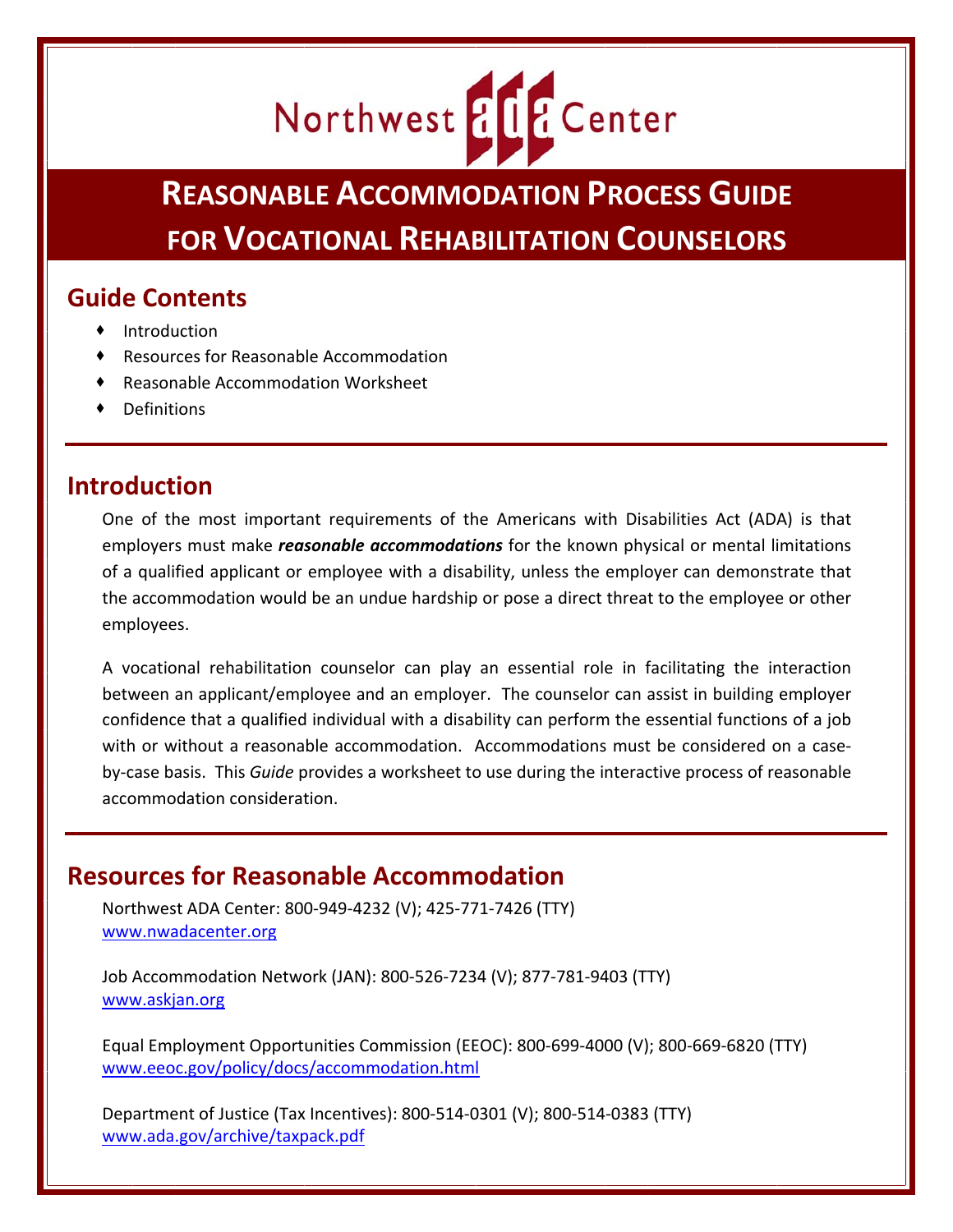# **Reasonable Accommodation Worksheet**

| <b>Reasonable Accommodation Worksheet</b> |                                                                                                                                                                                                                                                                         |                                                                                                                                                |  |  |  |  |
|-------------------------------------------|-------------------------------------------------------------------------------------------------------------------------------------------------------------------------------------------------------------------------------------------------------------------------|------------------------------------------------------------------------------------------------------------------------------------------------|--|--|--|--|
| A.                                        | <b>Individual (Employee/Applicant)</b>                                                                                                                                                                                                                                  |                                                                                                                                                |  |  |  |  |
| 1.                                        | Does the individual meet the definition of disability under the ADA?                                                                                                                                                                                                    | $\sqcup$ yes<br>no                                                                                                                             |  |  |  |  |
|                                           | 2. What are the individual's skills, experience, education, certifications? _______________________                                                                                                                                                                     |                                                                                                                                                |  |  |  |  |
| 3.                                        | What are the individual's functional limitations caused by their disability? _______________________                                                                                                                                                                    |                                                                                                                                                |  |  |  |  |
| 4.                                        | What are some potential accommodations based on the individual's functional limitations?                                                                                                                                                                                |                                                                                                                                                |  |  |  |  |
|                                           | <b>B. Job Name and Qualifications</b><br>1. What are some potential options for employment? 1. The manuscript of the same state of the state of the state of the state of the state of the state of the state of the state of the state of the state of the state of th |                                                                                                                                                |  |  |  |  |
|                                           |                                                                                                                                                                                                                                                                         |                                                                                                                                                |  |  |  |  |
|                                           | 3. Specific Job Qualifications (requisite skills, experience, education, other job-related requirements):                                                                                                                                                               |                                                                                                                                                |  |  |  |  |
|                                           | <b>C. Pre-Employment Aspects</b>                                                                                                                                                                                                                                        |                                                                                                                                                |  |  |  |  |
|                                           | <b>Pre-Employment Aspects</b><br>List any aspects of the pre-employment phase<br>that may need modification, including testing,<br>interview location, communication, etc.                                                                                              | <b>Reasonable Accommodation Options</b><br>Record accommodation considerations for pre-<br>employment aspects that may need to be<br>modified. |  |  |  |  |
|                                           |                                                                                                                                                                                                                                                                         |                                                                                                                                                |  |  |  |  |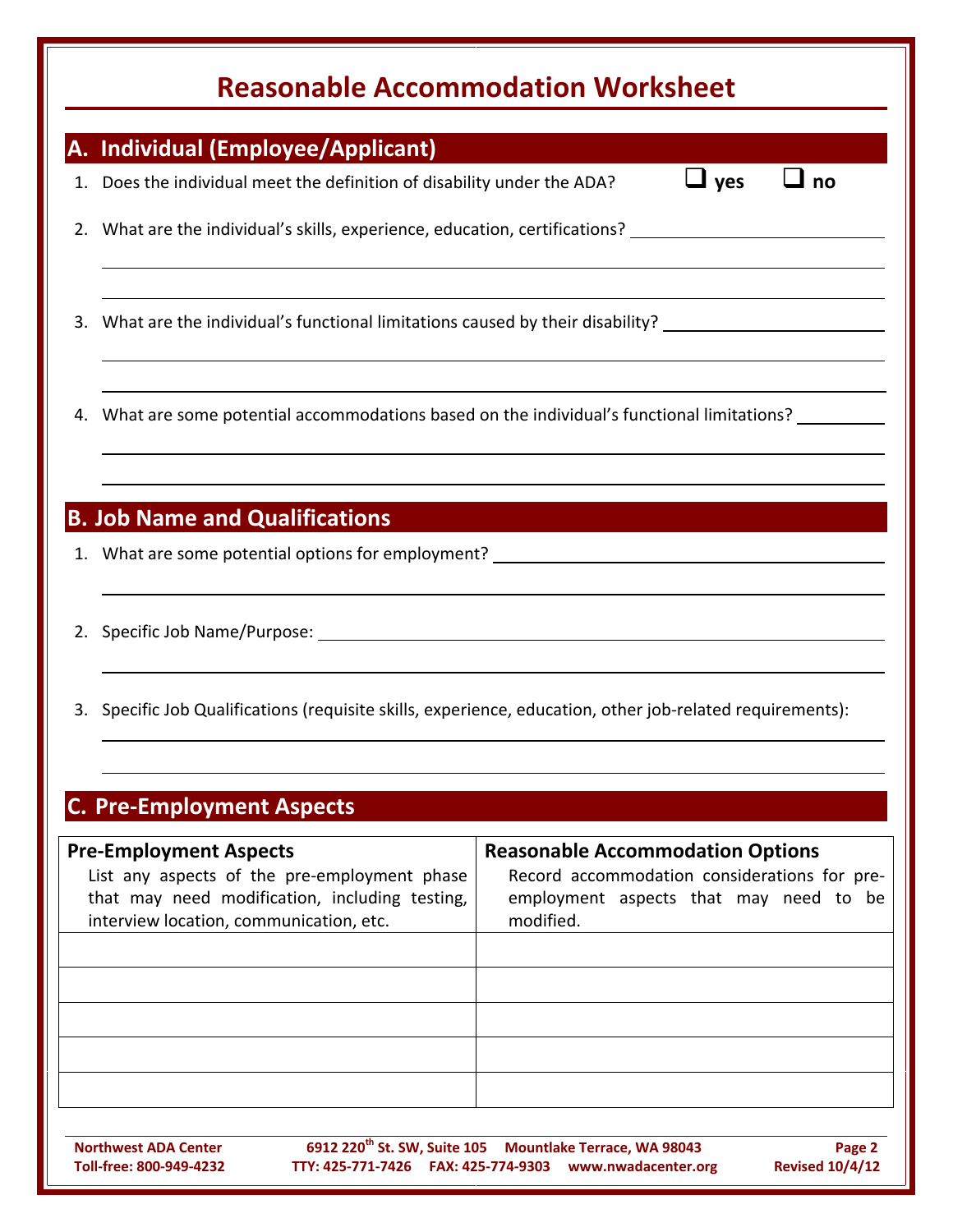| D. Essential Functions and Accommodation Considerations                   |                             |                                                                                  |                                                 |            |           |
|---------------------------------------------------------------------------|-----------------------------|----------------------------------------------------------------------------------|-------------------------------------------------|------------|-----------|
| <b>Essential Functions of the Job</b>                                     |                             |                                                                                  |                                                 | <b>YES</b> | <b>NO</b> |
| Have fundamental job tasks been identified by the employer?               |                             |                                                                                  |                                                 |            |           |
| Do fundamental job tasks include quantity and quality requirements?<br>2. |                             |                                                                                  |                                                 |            |           |
| 3. Have behavioral requirements been identified?                          |                             |                                                                                  |                                                 |            |           |
|                                                                           |                             | <b>Essential Functions of the Job</b><br><b>Reasonable Accommodation Options</b> |                                                 |            |           |
|                                                                           |                             |                                                                                  |                                                 |            |           |
|                                                                           | ္ဝ                          | • List fundamental job tasks                                                     | • Record accommodation considerations for those |            |           |
| PERFORM                                                                   | PERFORM<br><b>DIFFICULT</b> | • Include quantity & quality requirements                                        | essential functions that are difficult for the  |            |           |
|                                                                           |                             | · Identify behavioral requirements                                               | individual to perform.                          |            |           |
|                                                                           |                             |                                                                                  |                                                 |            |           |
|                                                                           |                             |                                                                                  |                                                 |            |           |

## **Job Site Characteristics**

| <b>Job Site Characteristics</b>                                                                                                             | <b>Reasonable Accommodation Options</b>                                                           |  |  |
|---------------------------------------------------------------------------------------------------------------------------------------------|---------------------------------------------------------------------------------------------------|--|--|
| List any characteristics of the job site that may<br>need modification for the individual to perform<br>the essential functions of the job. | Record accommodation considerations for job<br>site characteristics that may need to be modified. |  |  |
|                                                                                                                                             |                                                                                                   |  |  |
|                                                                                                                                             |                                                                                                   |  |  |

|                                                        | <b>E. Negotiating a Reasonable Accommodation</b>                                                                                                               |            |           |  |  |
|--------------------------------------------------------|----------------------------------------------------------------------------------------------------------------------------------------------------------------|------------|-----------|--|--|
|                                                        |                                                                                                                                                                | <b>YES</b> | <b>NO</b> |  |  |
| 1.                                                     | Has the individual requested an accommodation?                                                                                                                 |            |           |  |  |
|                                                        | 2. Have fundamental job tasks been identified by the employer?                                                                                                 |            |           |  |  |
| 3.                                                     | Is medical documentation needed?                                                                                                                               |            |           |  |  |
| 4.                                                     | Is the employer suggesting an accommodation?                                                                                                                   |            |           |  |  |
| 5.                                                     | If so, does the accommodation seem to be appropriate and acceptable?                                                                                           |            |           |  |  |
| 6.                                                     | Is the employer claiming undue hardship for an accommodation?                                                                                                  |            |           |  |  |
| 7.                                                     | Has information about tax incentives been shared with the employer?                                                                                            |            |           |  |  |
| 8.                                                     | Have outside resources been considered?                                                                                                                        |            |           |  |  |
| 9.                                                     | After consideration of a reasonable accommodation, will the applicant/employee be<br>able to perform the essential functions with or without an accommodation? |            |           |  |  |
|                                                        | 10. Follow-up: Is the accommodation effective?                                                                                                                 |            |           |  |  |
|                                                        | 11. Follow-up: Have any changes occurred in ability, environment, or job duties?                                                                               |            |           |  |  |
|                                                        | 12. Follow-up: Do additional accommodations need to be considered?                                                                                             |            |           |  |  |
| <b>Northwest ADA Center</b><br>Toll-free: 800-949-4232 | <b>Revised 10/4/12</b>                                                                                                                                         | Page 3     |           |  |  |